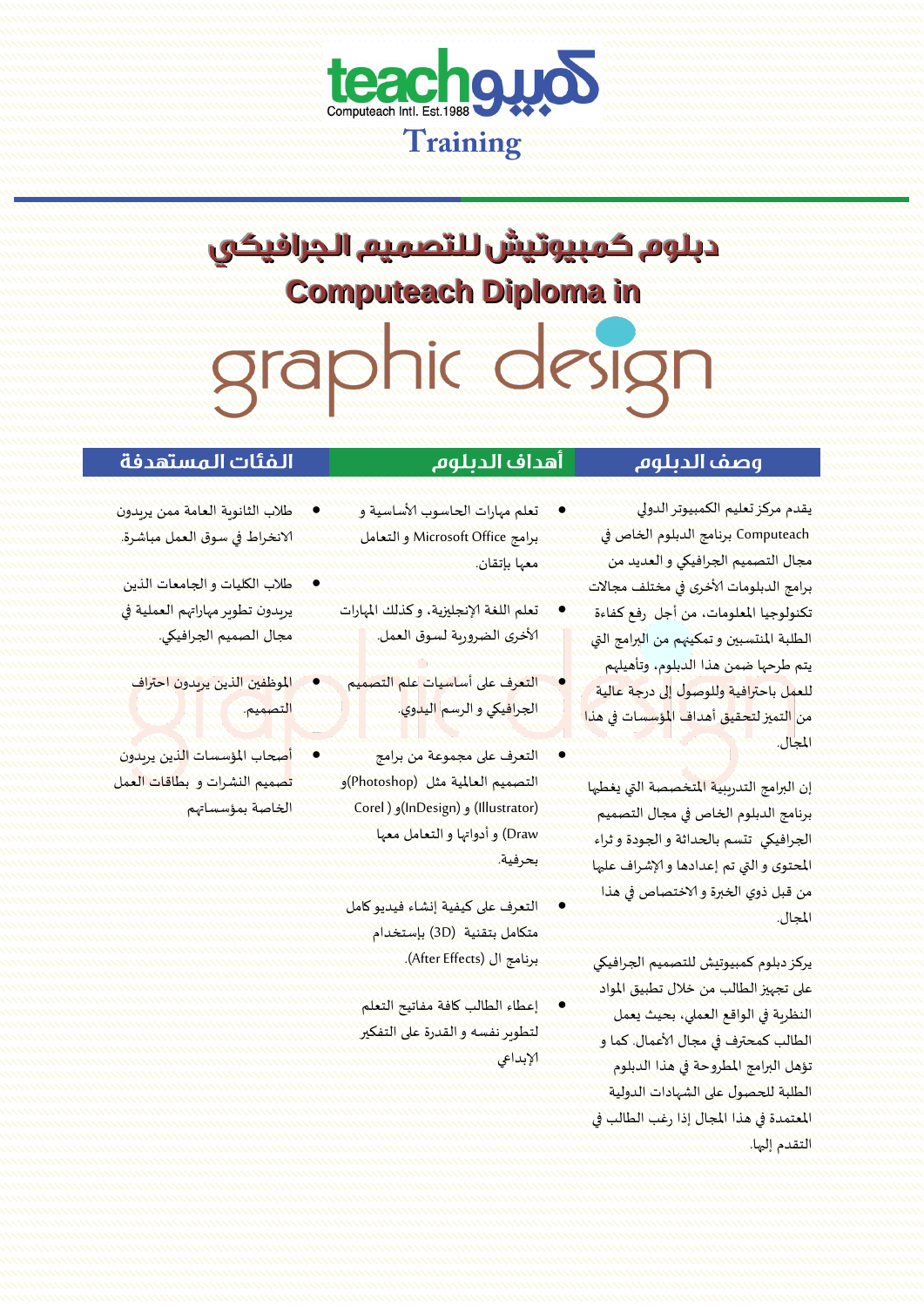

| عدد الساعات | المحتويات                                                                                                           | مدة الدبلوم                              |
|-------------|---------------------------------------------------------------------------------------------------------------------|------------------------------------------|
| 45          | <b>Computer Fundamentals-</b><br><b>ICDL:</b>                                                                       | مدة برنامج الدبلوم : سبعة أشهر           |
| 25          | <b>English Language</b>                                                                                             | ثلاث ساعات يومياً من الأحد الى الخميس    |
| 10          | <b>Soft Skills</b><br><b>CV Writing</b><br>o<br><b>Presentation Skills</b><br>o<br><b>Communication Skills</b><br>o | عدد الساعات الاجمالي: 420 سـاعـة تدريبية |
| 10          | <b>Free Hand Drawing</b>                                                                                            |                                          |
| 120         | <b>Adobe Photoshop CS6</b>                                                                                          |                                          |
| 80          | <b>Adobe Illustrator CS6</b>                                                                                        |                                          |
| 40          | <b>Adobe InDesign CS6</b>                                                                                           |                                          |
| 40          | <b>Corel Draw</b>                                                                                                   |                                          |
| 40          | <b>Adobe After Effect</b>                                                                                           |                                          |

| متطلبات التسجيل                        | مزايا الدبلوم                                                                        |
|----------------------------------------|--------------------------------------------------------------------------------------|
| صورة عن بطاقة الأحوال المدنية للأردنين | الحصول على شهادة الدبلوم في التصميم الجرافيكي<br>من الجامعة ومصدقة من التعليم العالي |
| صورة عن جواز السفر لغير الأردنيين      |                                                                                      |
| <mark>صور شخصية عدد- 2</mark>          |                                                                                      |
|                                        |                                                                                      |
|                                        |                                                                                      |
|                                        |                                                                                      |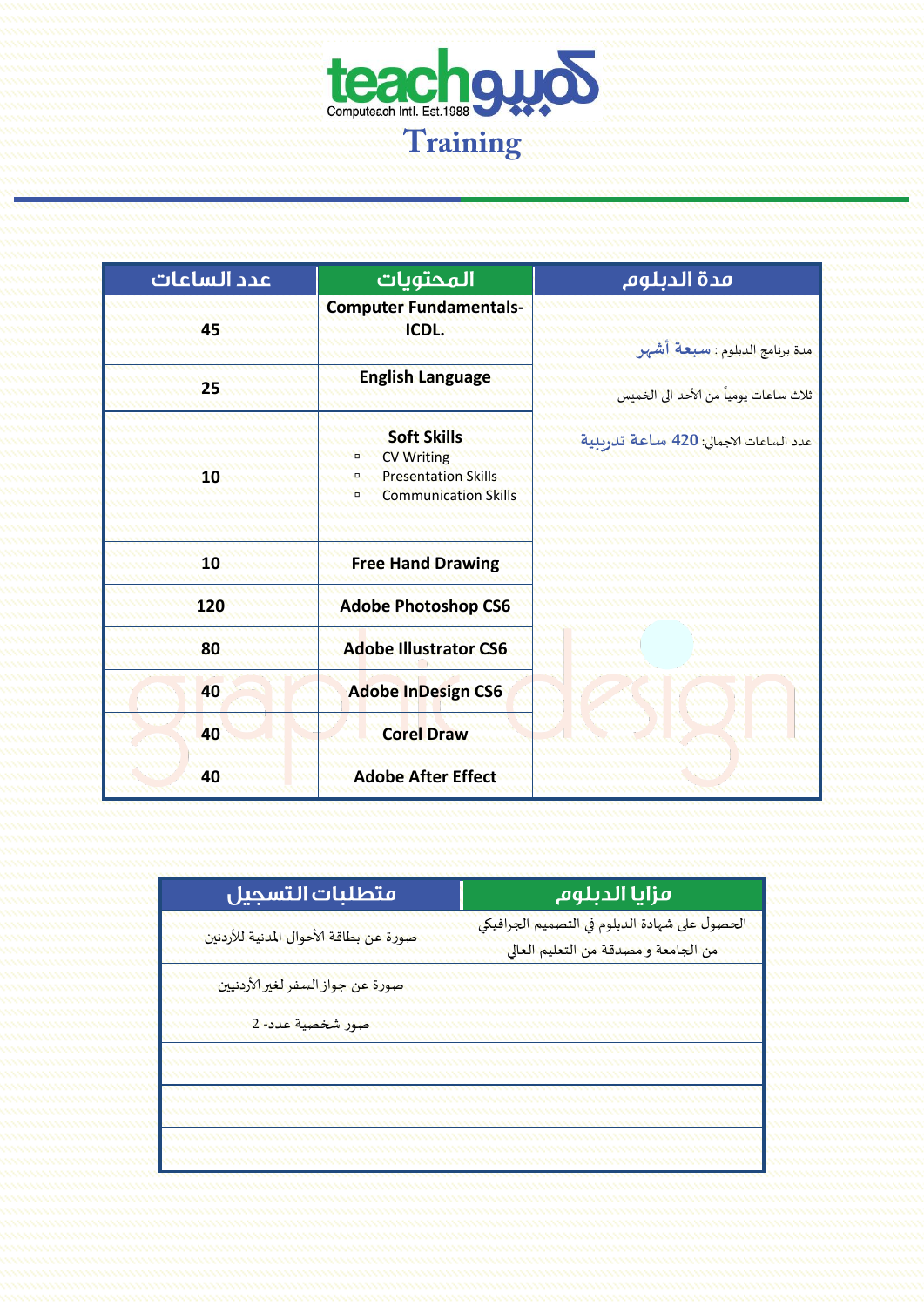

#### $\div$  **Adobe Photoshop CS6**

#### **Course Description:**

Students will learn to use Adobe Photoshop to create and modify digital images, such as digital-camera images or scanned photographs or artwork. Students will learn how to select part of an image, combine images, adjust image color and contrast, retouch photographs, and prepare images for print and Web media. Adobe Photoshop CC will be used in this course.

## **Course Objectives:**

- Understanding the fundamental rules of Photoshop.
- Gaining a great knowledge of Adobe Photoshop CC features ' capabilities'.
- **Creating a new document from scratch for Print and web.**
- **.** Understanding navigation and measurement systems.
- Understanding and working with layers.
- **Working with layer styles to add reality.**
- Working with selection tools.

## **Course Outline:**

#### **Topic 1: Starting Photoshop**

- What is Photoshop & what Photoshop can do
- **Installing Photoshop.**
- Viewing the Photoshop Window (Options Bar-Document Window -Workspace Menu-Toolbox-Panels-Status Bar).
- Showing and Hiding Panels
- Working with Panels
- Creating a New Document
- **Selecting Color Modes (RGB&CMYK) and Resolution**
- **.** Inserting Images in a Document
- Saving a Document
- Raster and Vector Images

#### **Topic 2: Navigation**

- Changing the View Size and area
- Changing the Screen Display Mode
- **Working with Multiple Documents**
- Working with Rulers

## **Topic 3: Customizing your Work**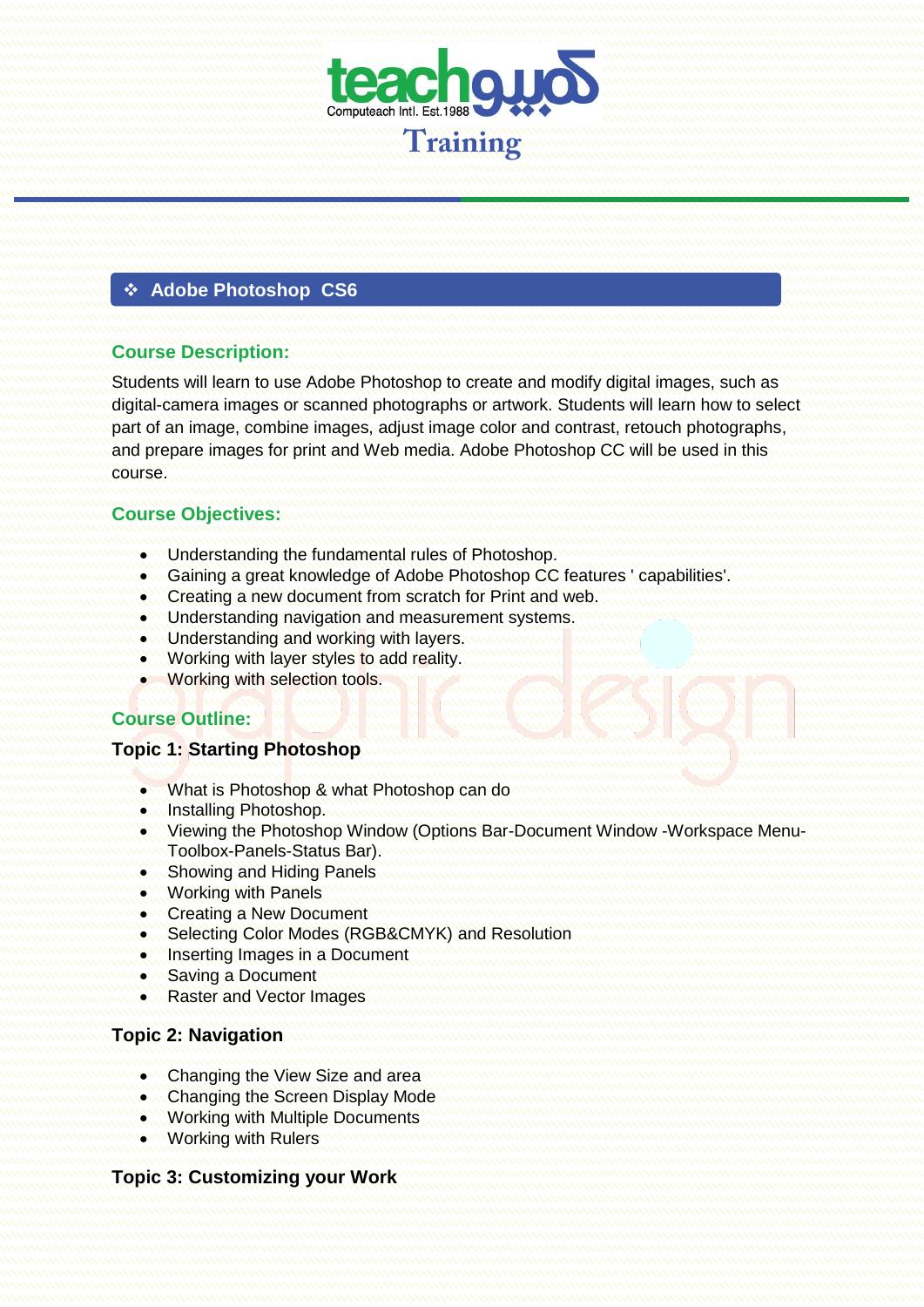

- Setting General Preferences (File handling, Interface, Type, Units and Rulers, Guides, Grid and Slices).
- Using and Customizing Workspaces
- **Shortcut Keys**

## **Topic 4: Selection**

- Working with Selection
- Using the Rectangular Marquee, Elliptical Marquee, Lasso Marquee, Magnetic Lasso, Polygonal Lasso, Magic Wand Tool.
- Copying and Pasting a Selection
- **. Using Free Transformation**

## **Topic 5: Layers**

- Understanding the Layers Panel
- **Creating a New Laver**
- Selecting Layers
- Duplicating Layers
- **Creating a Group**
- Creating a Selection from a Layer
- Converting a Background into a Layer
- **Merging, Aligning and Deleting layers.**
- Setting Layer Opacity and Fill.
- Moving Layers between Document
- **Using Blending Modes and Opacity with Layers**

## **Topic 6: Layer Style**

- Understanding Layer Style
- Adding a Layer Style
- Creating and Modifying a Drop Shadow
- Applying a Color Overlay
- **. Using the Stroke Layer Style**
- Creating Customized Styles Using the Styles Panel
- Moving Existing Layer Styles

## **Topic 7: Shape Drawing**

- Working with the Line Tool
- Working with the Shape Tool
- **.** Working with the Custom Shape Tool
- Working with Shape Layers
- Creating and Applying Gradients
- **Creating and Saving Customized Gradients**

## **Topic 8: Filters**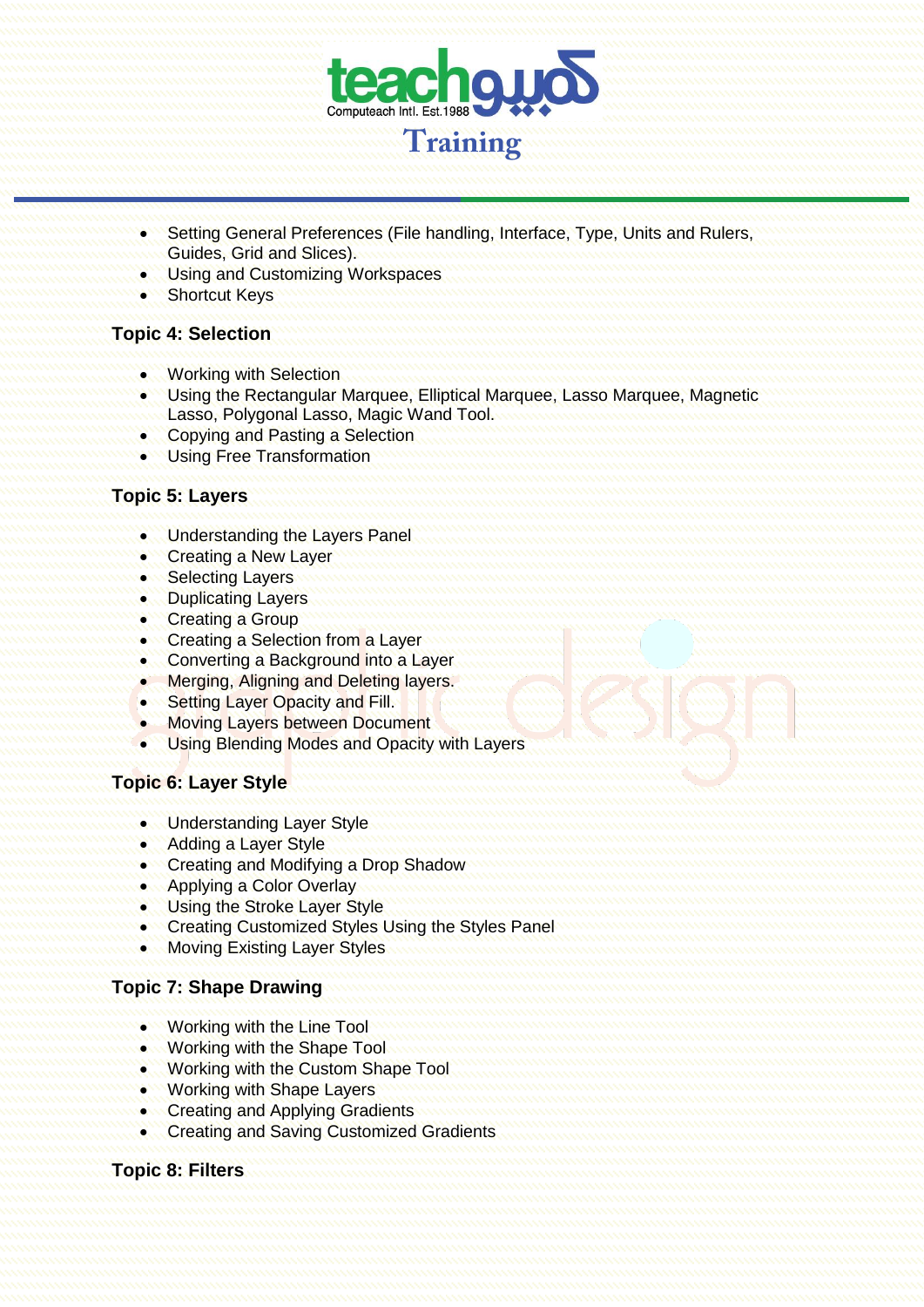

- **WE Using the Gaussian Blur Filter**
- **.** Using the Smart Sharpen Filter
- Working with the Filter Gallery
- **. Using the Blur Filter Gallery**
- **Viewing Various Filter Effects**

#### **Topic 9: Layer Mask**

- Creating a Layer Mask
- **Using Paint Tools with Layer Masks**
- Using Layer Masks to Generate Soft Transparency

#### **Topic 10: Retouching and Restoration**

- **.** Using the Clone Stamp Tool
- **Using the Healing Brush and Patch Tools**
- **.** Working with the Spot Healing Brush
- **.** Working with the Red Eye Tool
- Using the Content Move and Extend

## **Topic 11: painting**

- **.** Using the Brush and Brush Presets Panel
- Modifying the Brush Presets Panel
- Selecting Brush Tip Sets
- Adjusting Brush Tips
- Creating Customized Brush Tips
- Saving Customized Brush Tips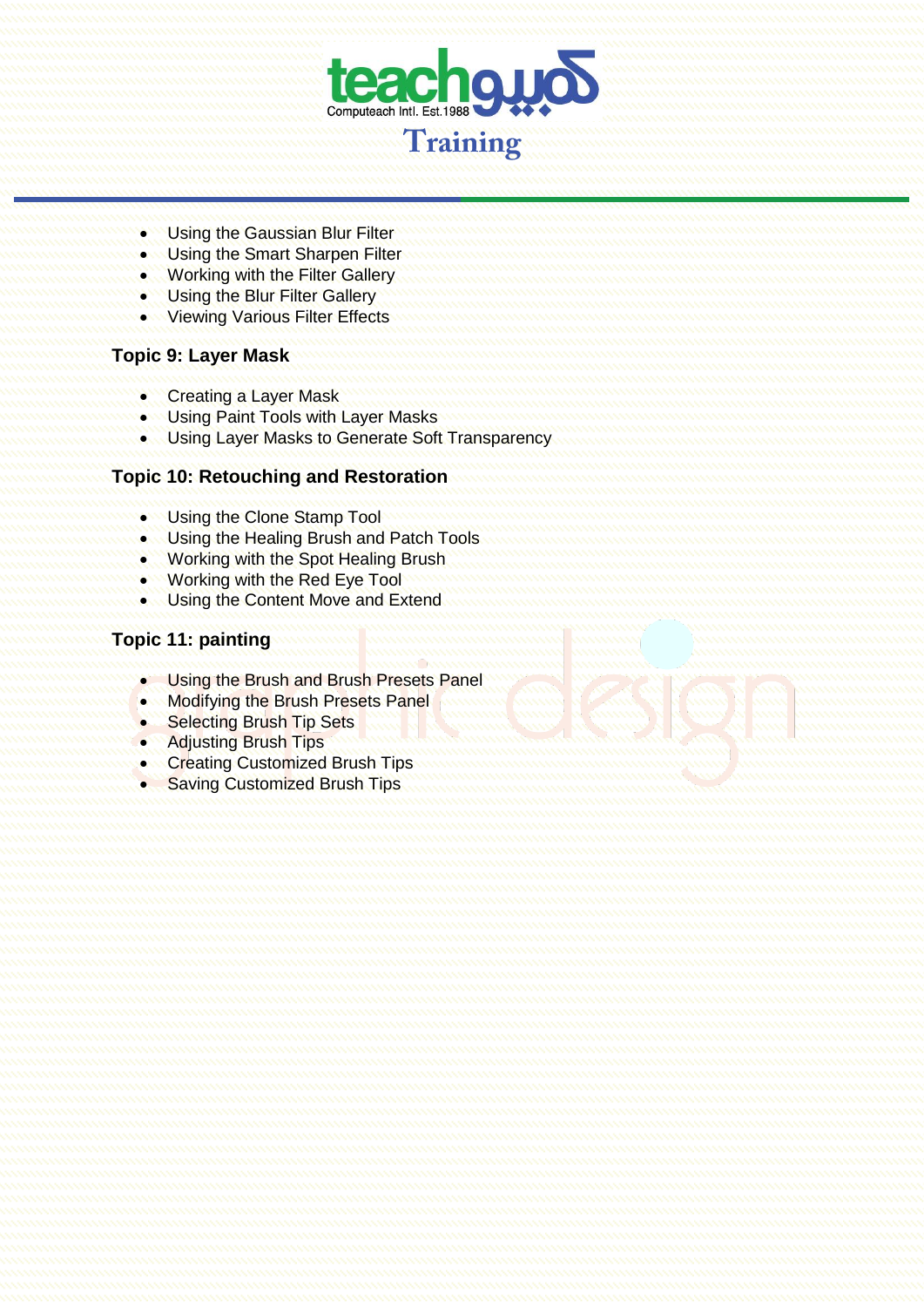

## **Adobe Illustrator CS6**

#### **Course Description:**

Adobe Illustrator CC (Creative Clouds) is the world's most powerful drawing (vector-based) program for creating attractive illustrations, Logos, cartoons, maps, advertisements from scratch in a professional way to provide creative solutions. Illustrator is very popular in both printed and digital media.

## **Course Objectives:**

- **.** Understanding the fundamental roles of illustrator.
- Gaining a great knowledge of using Adobe illustrator CC features.
- Acquiring good skills in vector drawings and logo designing
- **. Understanding and working with object**
- Focusing on the advanced features of Illustrator.
- Learning how to use illustrator to create real world projects.
- Working with graphics.
- Drawing and painting creatively.

## **Course Topics:**

#### **Topic 1: Transforming Artwork**

- Working with art boards
- Transforming content
- Creating a PDF

## **Topic 2: Creating an Illustration with the Drawing Tools**

- Getting started with the Pen tool
- Drawing and editing with the Pencil tool

## **Topic 3: Using Colors and Patterns**

- Understanding colors
- Working with colors
- Painting with patterns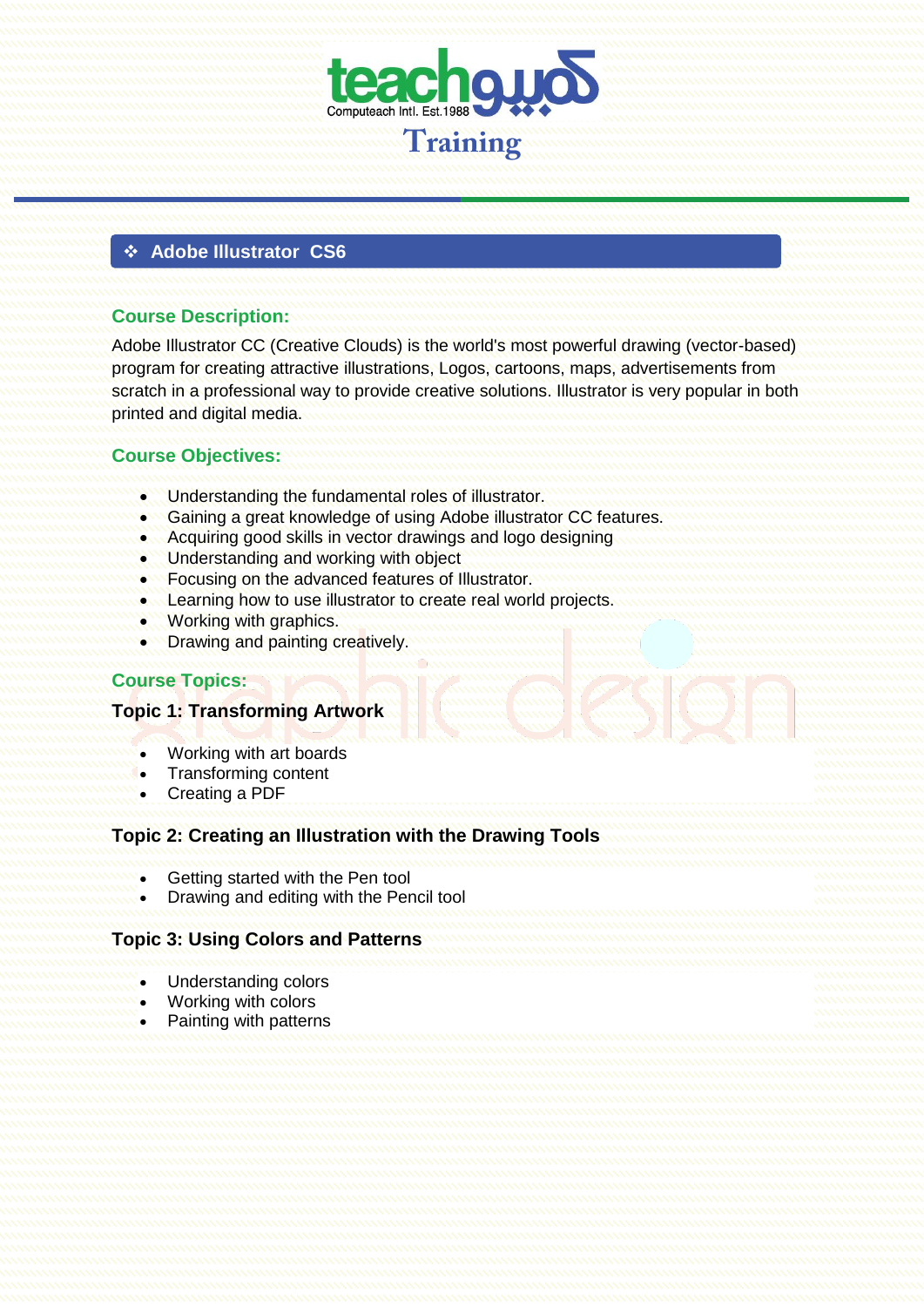

## **Topic 4: Organizing Your Artwork with Layers**

- Understanding layers
- Creating layers and sublayers
- Editing layers and objects
- Applying appearance attributes to layers
- Creating a clipping mask

#### **Topic 5: Effects**

- Applying Illustrator Effects.
- Applying the Scribble Effect.
- Applying the Drop Shadow Effects.
- Applying 3D Effects.
- Applying Warp Effects.
- Applying Multiple Effects.
- Applying Appearance Attributes

## **Topic 6: Painting**

- Using the Brushes Panel.
- Using the Paintbrush Tool.
- **•** Editing and Creating Scatter Brushes.
- **•** Editing and Creating Calligraphic Brushes.
- Editing and Creating Pattern Brushes.
- **•** Editing and Creating Bristle Brushes.

## **Topic 7: Symbols**

- Using the Symbols Panel.
- Using Symbol Libraries.
- Working with Symbols.
- Duplicating and Editing Symbols.
- Breaking Symbol Links.
- Using the Symbol Sprayer Tool.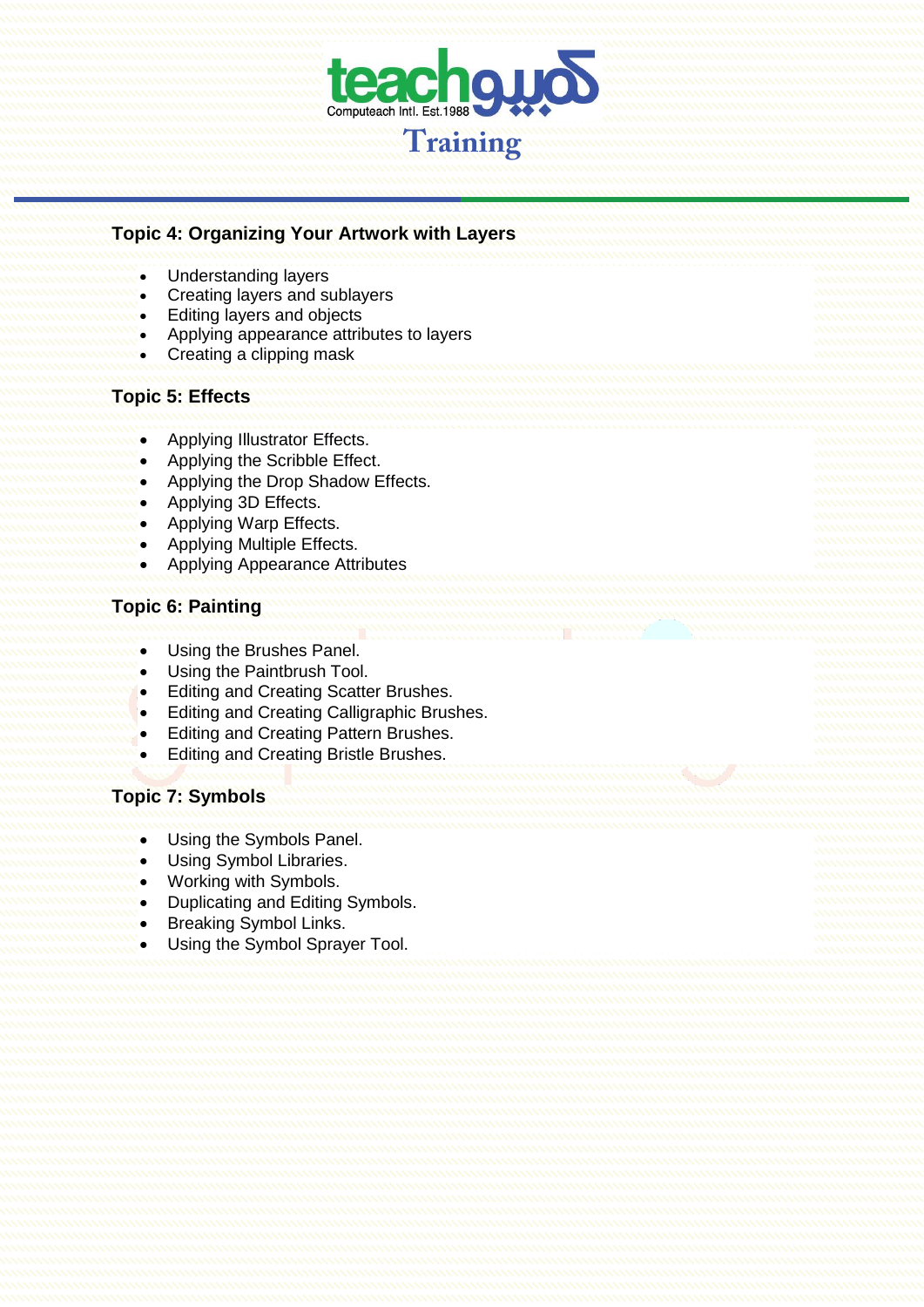

## **Adobe InDesign CS6**

## **Course Description:**

Adobe InDesign CC (Creative Clouds) is the world's most powerful software for printing and digital publishing in the market.

#### **Course Objectives:**

- Understanding the fundamental roles of InDesign.
- Gaining a great knowledge of using Adobe InDesign CC 2014 features.
- Creating multiple pages for newspaper, books, catalogues and magazines.
- Discovering the flexibilities of Adobe InDesign In creating, editing, and managing multiple page's documents.
- Integrating Adobe InDesign with Photoshop and Illustrator.

## **Course Topics:**

#### **Topic 1: Getting Started with InDesign**

- Installing InDesign.
- Showing and Hiding Panels.
- Using the Tools and Control Panel.
- Opening a Document.
- Inserting Images or Text in a Document.

#### **Topic 2: Creating and Viewing a Document**

- Creating a New Document.
- Changing the Display View.
- Viewing and Using Rulers.
- Using Guides.
- Changing Guides & Pasteboard Options.
- Using Smart Guides.

## **Topic 3: Managing Pages**

- Using the Pages Panel.
- Inserting, Navigating, Deleting and Moving Pages.
- Working with Page Spreads.
- Working with Master Pages.
- Working with Page Numbers and Sections.
- Changing the Page Size.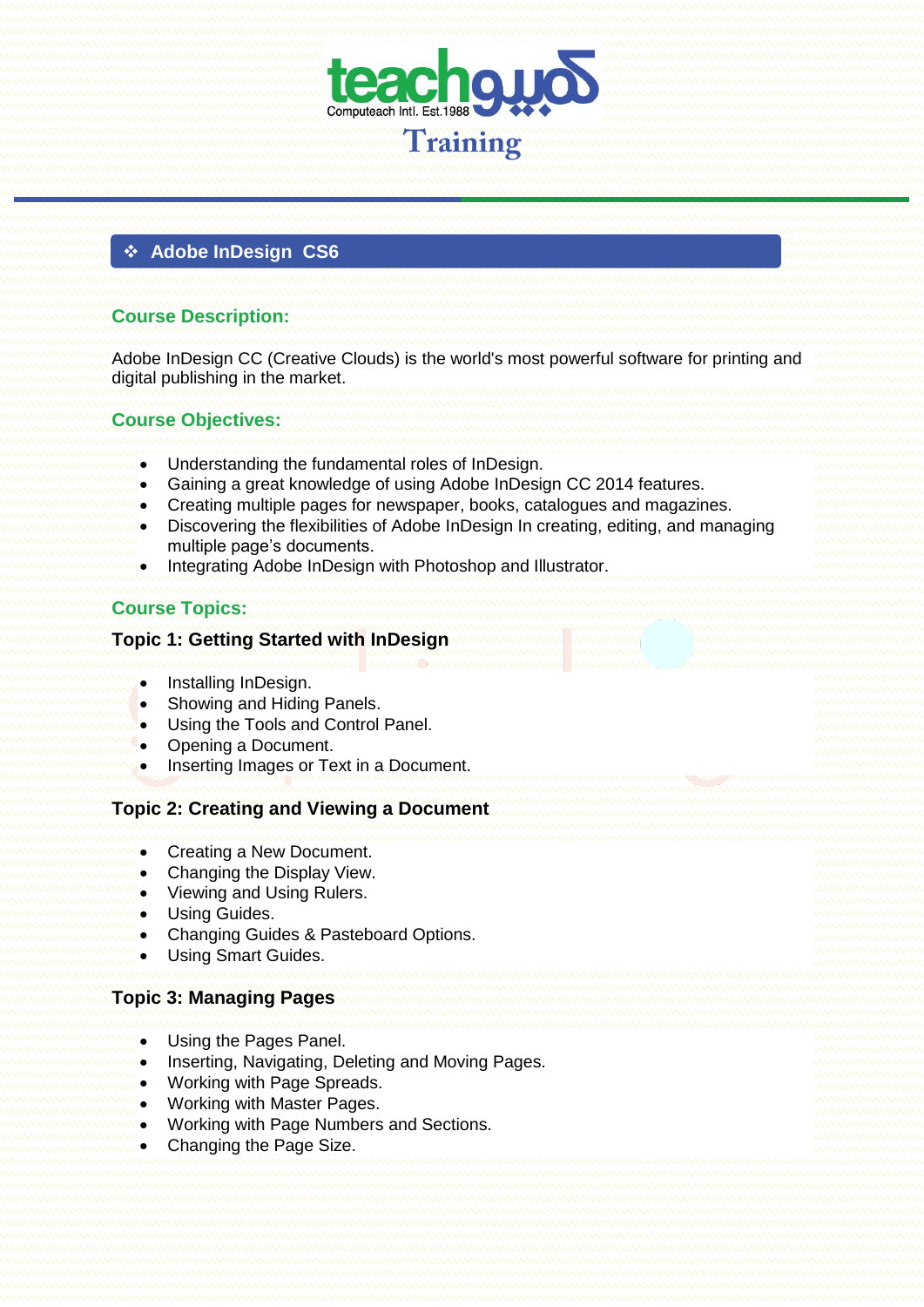

#### **Topic 4: Working with Text**

- Using Type Tools.
- Creating Type in a Text Frame.
- Creating Path Type.
- Importing Text.
- Flowing Imported Text.
- Working with Overflow Text.
- Copying and Moving Text.
- Changing Fonts.
- Changing Font Size.
- Changing Text Leading.
- Changing Text Kerning.
- Changing Text Tracking.
- Aligning Paragraphs.
- Creating a Drop Cap.
- Setting Text Frame Options.

## **Topic 5: Placing and Working with Graphics**

- Placing Graphics.
- Placing Multiple Graphics.
- Copying or Moving Graphics.
- Using the Links Panel.
- Fitting Graphics in Frames.

#### **Topic 6: Working with Objects and Layers**

- Creating Shapes.
- Creating Lines.
- Creating Multiple Objects in a Grid.
- Using the Selection Tool.
- Using the Direct Selection Tool.
- Resizing Objects.
- Moving Objects.
- Duplicating Objects.
- Grouping and Combining Objects.
- Aligning Objects.
- Distributing Objects.
- Arranging Object Stack Order.
- Transforming Objects.
- Scaling Objects.
- Rotating Objects.
- Locking and Unlocking Objects.

## **Topic 7: Applying and Managing Color**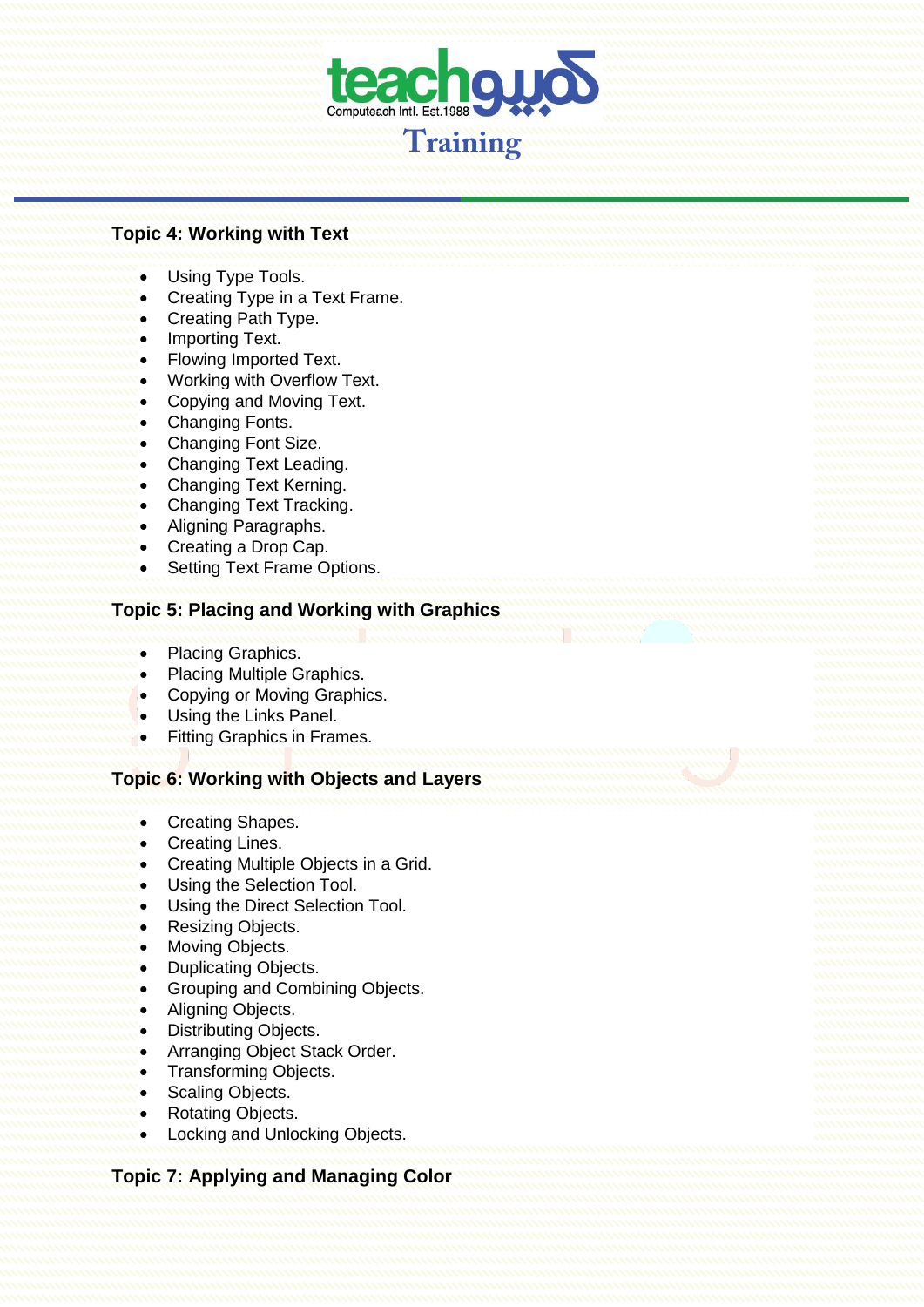

- Applying Colors.
- Using the Eyedropper Tool.
- Creating Tint Swatches.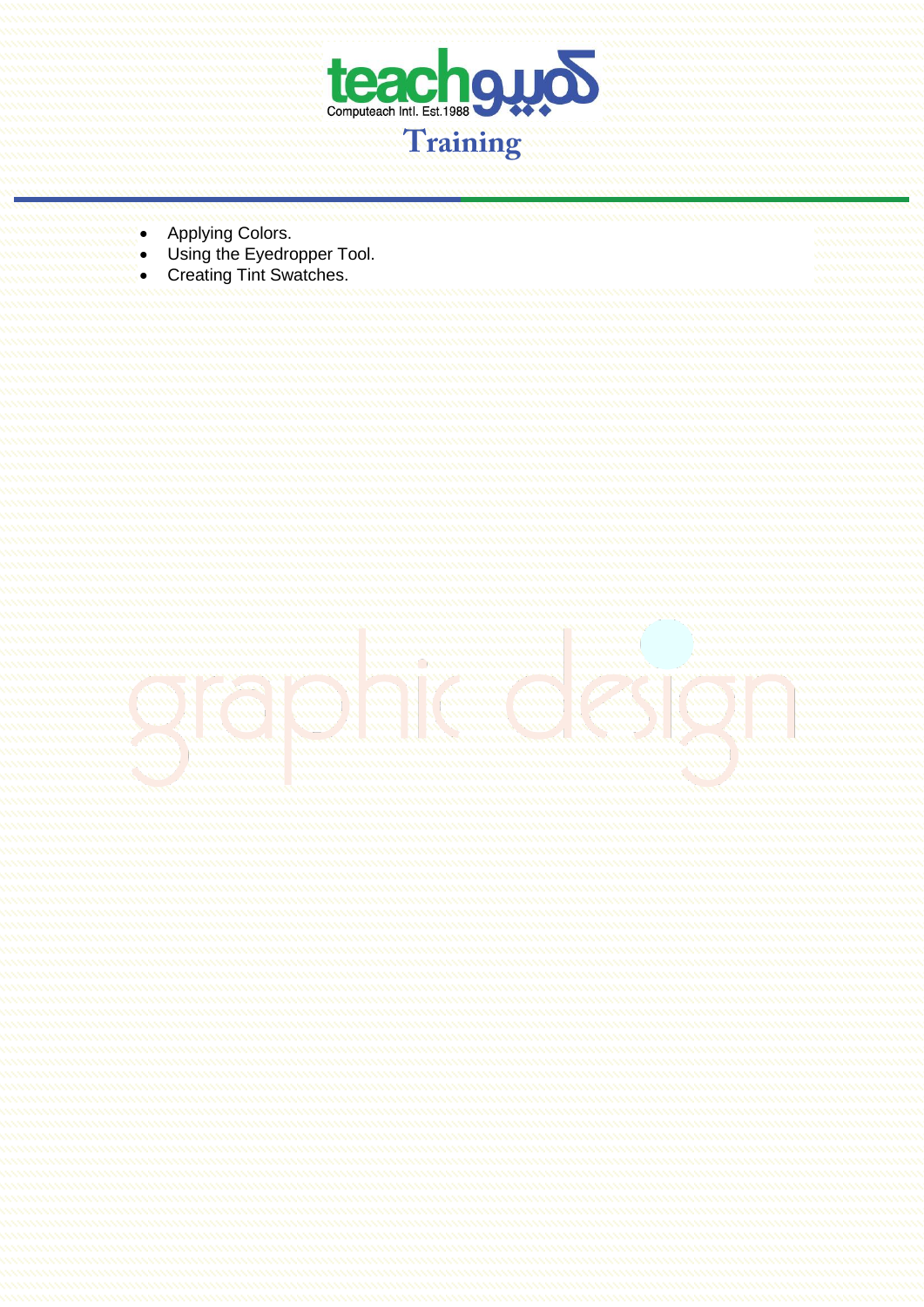

| <b>Topic 8: Applying Fills, Strokes, and Effects</b>                                                                                                                                       |  |
|--------------------------------------------------------------------------------------------------------------------------------------------------------------------------------------------|--|
| Applying Fill and Stroke Colors.<br>Changing Stroke Attributes.<br>Creating Blends and Effects.<br>Applying Shadow Effects.<br>Applying Feather Effects.<br>Applying Corner Object Effects |  |
| <b>Topic 9: Working with Points and Paths</b>                                                                                                                                              |  |
| Drawing with the Pen Tool.<br>Selecting and Moving Points and Segments.<br>Working with Pathfinder.<br>Creating a Compound Path.                                                           |  |
| <b>Topic 10: Working with Tables</b>                                                                                                                                                       |  |
| <b>Creating Tables.</b><br>Entering and Editing Text in a Table.<br>Modifying a Table.<br>Adjusting Table Rows and Columns.<br>Adjusting Tables in the Text Frame.                         |  |
| <b>Topic 11: Working with Style</b>                                                                                                                                                        |  |
| Using the Paragraph Styles or Character Styles Panel.<br><b>Creating Paragraph Styles.</b><br><b>Creating Character Styles.</b><br>Using Quick Apply.                                      |  |
| <b>Topic 12: Finalizing a Document</b>                                                                                                                                                     |  |
| Using Spell Check.<br>Changing Case.                                                                                                                                                       |  |
| <b>Topic 13: Exporting a Document</b>                                                                                                                                                      |  |
| <b>Exporting a Document.</b><br>Understanding Export File Formats.                                                                                                                         |  |
| Exporting as a Print PDF.<br>Exporting as a JPEG or PNG.                                                                                                                                   |  |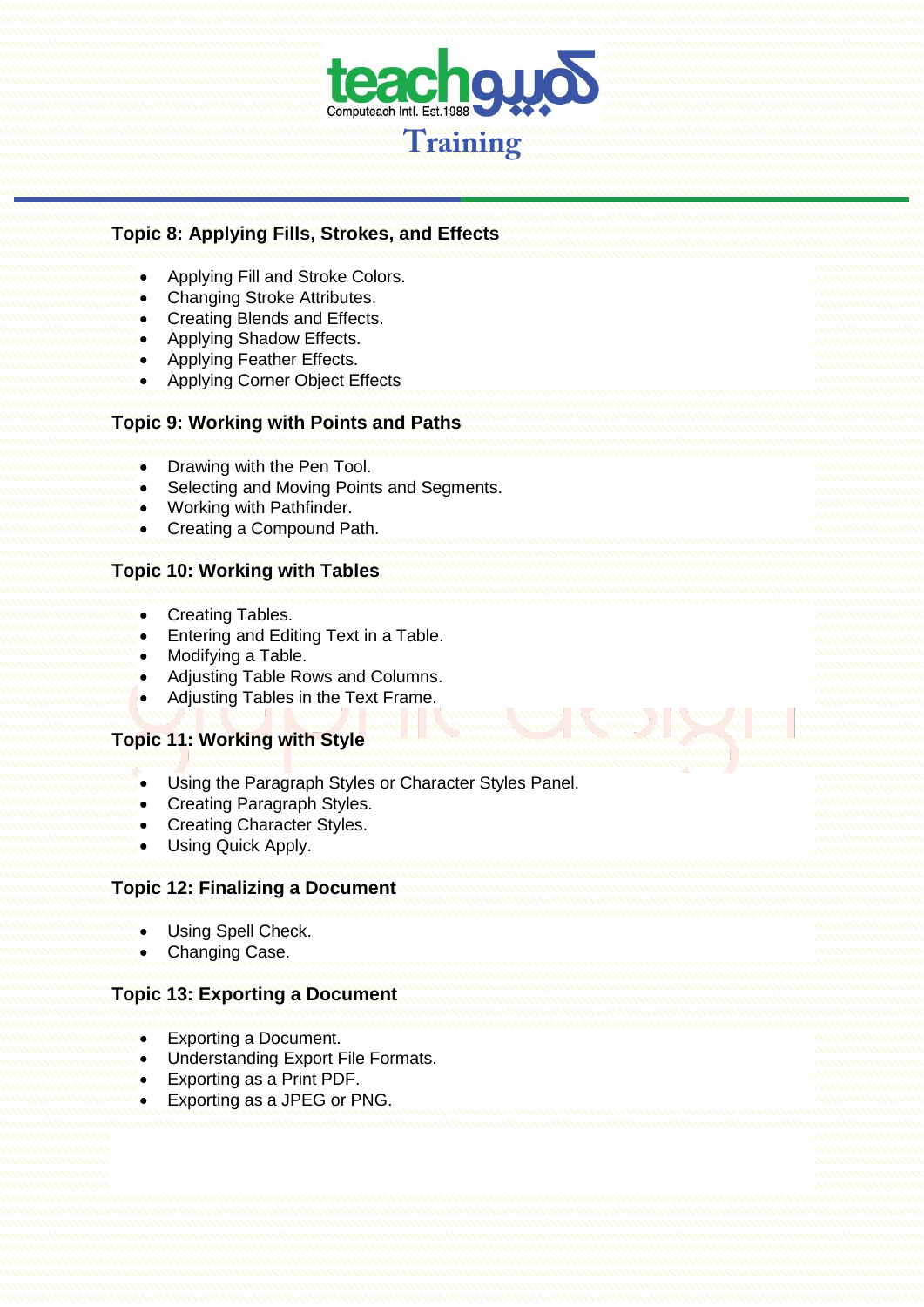

## **Corel Draw**

#### **Course Topics:**

## **Topic 1: Getting started with Corel Draw**

- Introduction to Corel Draw.
- **•** Features of Corel Draw
- Corel Draw Interface.
- Tool Box.
- Moving from Adobe Illustrator to Corel Draw.
- Common Tasks.

#### **Topic 2: Drawing and Coloring**

- Introduction.
- Selecting Objects.
- Creating Basic Shapes.
- Reshaping Objects.
- Organizing objects.
- Applying color fills and Outlines.

#### **Topic 3: Mastering with Text**

- $\bullet$  Introduction.
- Text Tool.
- Artistic and paragraph text.
- Formatting Text.
- Embedding Objects into text.
- Wrapping Text around Object.
- Linking Text to Objects.

## **Topic 4: Applying Effects**

- Power of Blends.
- Distortion.
- Contour Effects.
- Envelopes.
- Lens effects.
- Transparency.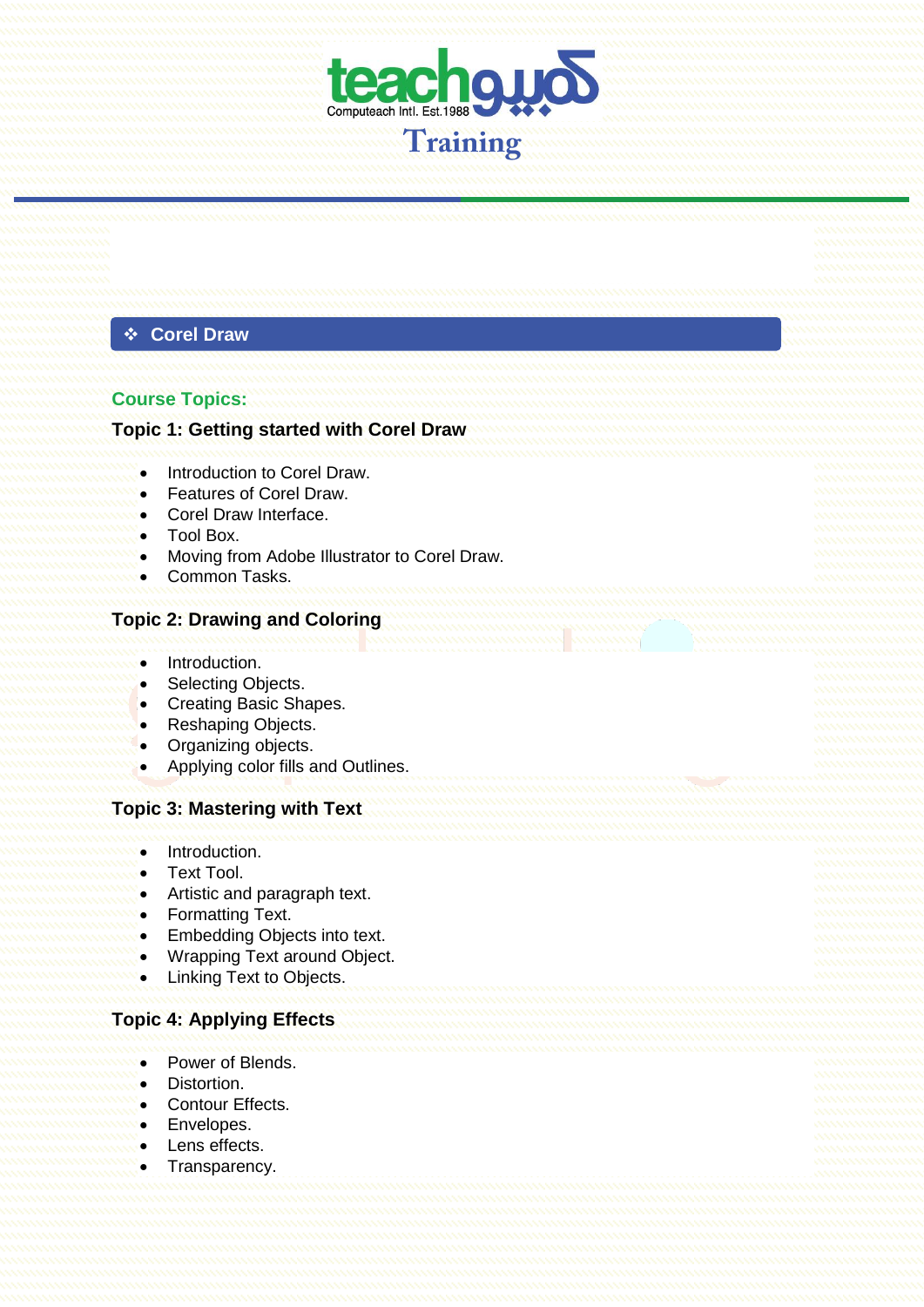

- Creating Depth Effects.
- Power Clips.

## **Topic 5: Working with Bitmap Commands**

- Working with Bitmaps.
- Editing Bitmaps.
- Applying effects on Bitmaps.
- Printing.

## **Topic 6: Corel Draw- Web resources**

- Internet Tool bar.
- Setting your webpage.
- Exporting files.
- Creating buttons with rollover effects.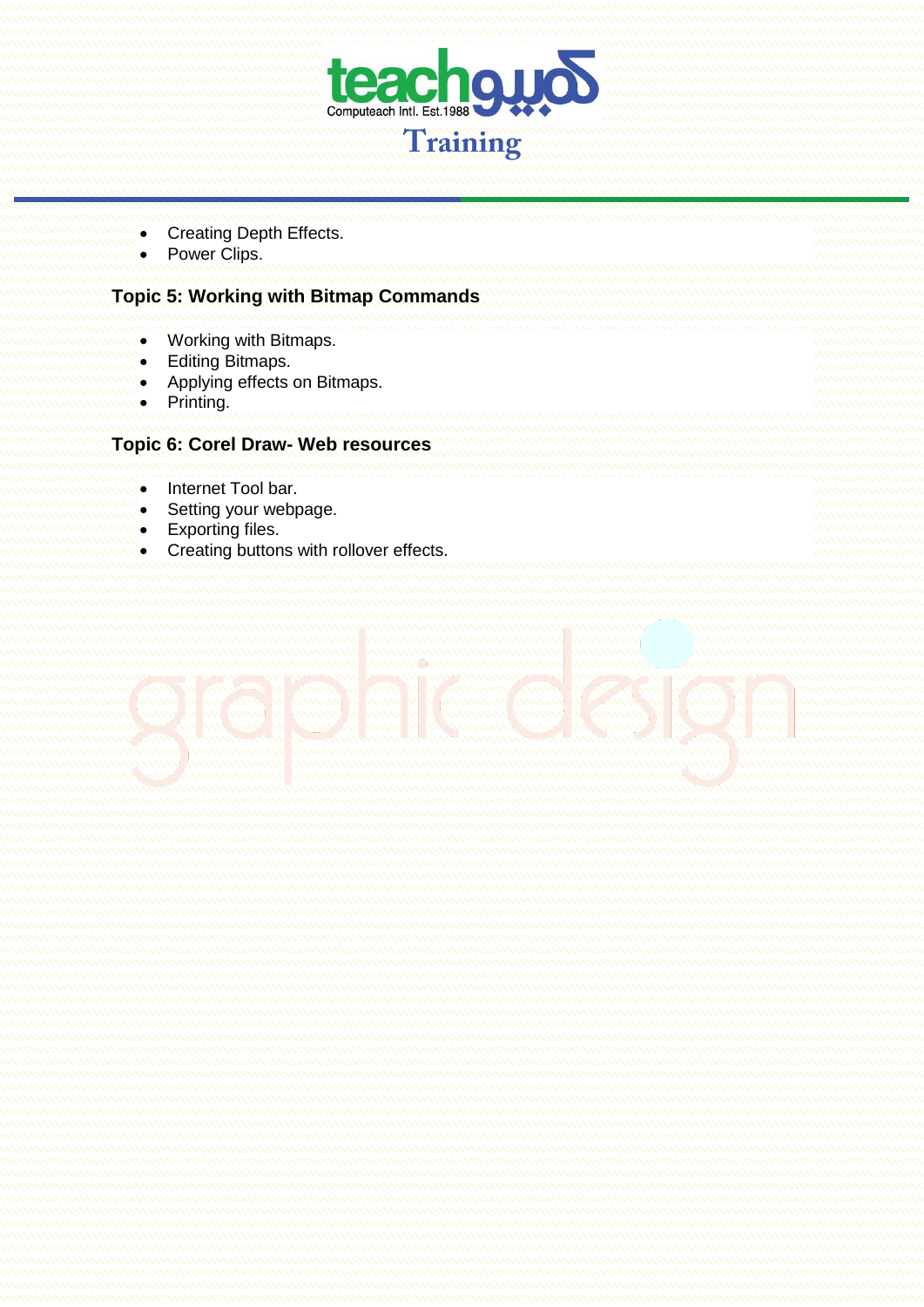

## **Adobe After Effect**

## **Course Topics:**

#### **Topic 1: introduction to After Effects**

- What is AE?
- Project structure.
- Interface and palettes.
- Workspaces.

#### **Topic 2: Introducing animation**

Essential techniques and a first After Effects project.

#### **Topic 3: Animation techniques**

- About keyframes.
- Anchor point essentials.
- The graph editor.
- Motion sketch.
- Orient and blur.
- Roving and hold.
- Separate dimensions.

#### **Topic 4: Layer control**

- Move, trim and slip.
- Split and sequence.
- Looping footage.
- Image sequences.
- Frame rate and time stretch.
- Blending modes, effects and solids.

#### **Topic 5: Effects overview**

- Finding and applying effects.
- Effects animation and animation presets.
- Adjustment layers.
- Layer styles.

#### **Topic 6: Working with transparency**

Masks and mask animation.